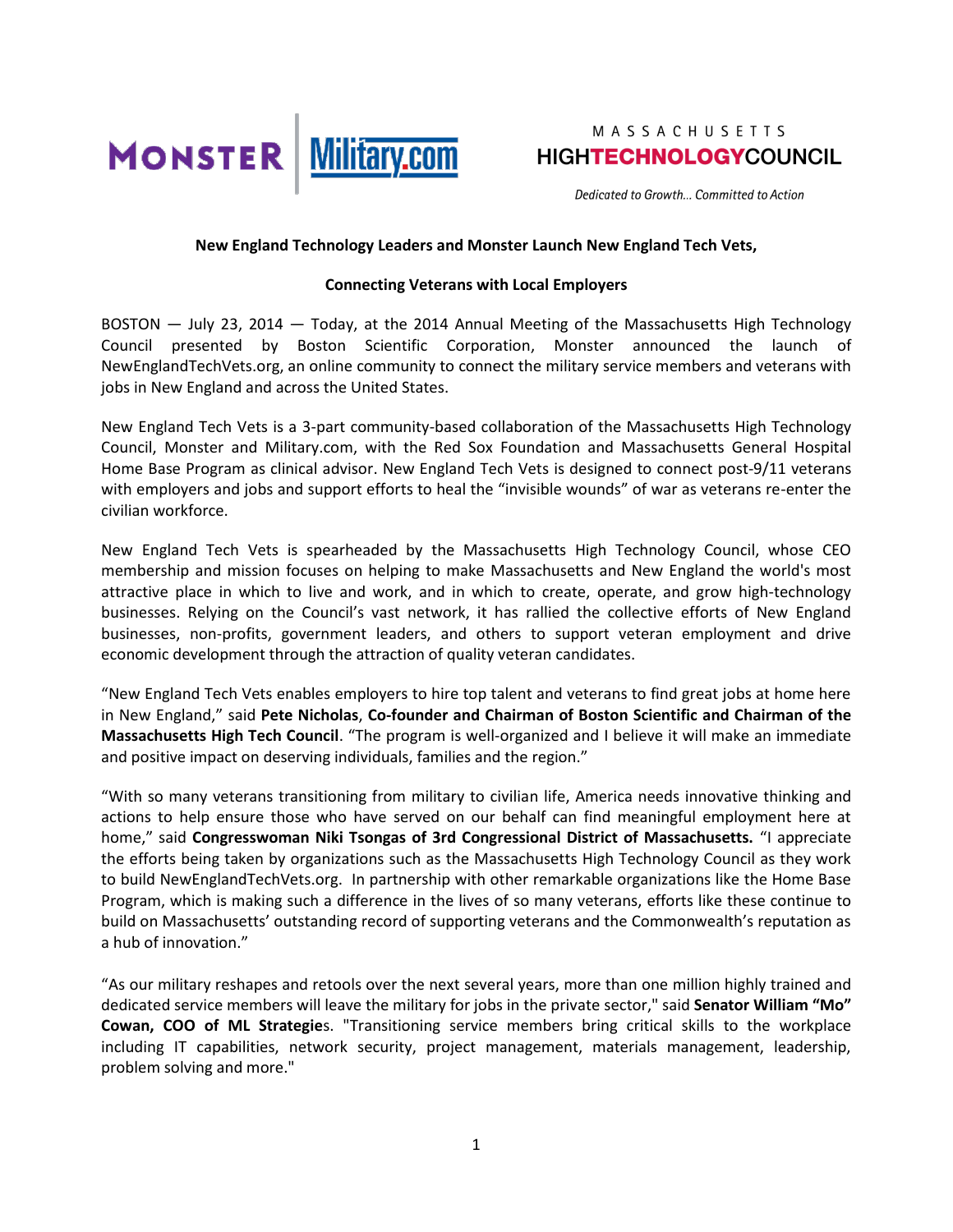New England Tech Vets is part of a strong and growing network of interconnected regional and national veteran career sites called the TechVets Network. Massachusetts High Technology Council is the third organization to join this national initiative. This network enables veterans to post their resume a single time for visibility by thousands of employers across the TechVets Network, Monster and Military.com websites. Participating employers also benefit from being part of the network. When an employer posts a job on New England Tech Vets it is automatically posted on the Networks' national site, USTechVets.org, for veterans nationwide to see. This "post once, view by many" strategy is only possible through this one-of-a-kind veteran career network.

"Monster is excited to add New England Tech Vets to the growing TechVets network of veteran career sites," said **Steve Cooker, Executive Vice President of Monster Worldwide.** "Through this network, both veterans and employers will be able to connect easier and faster than ever before. We are proud of Monster's role in bringing this innovative new technology to New England."

This unique, community-based collaboration was designed to support post-9/11 veterans as they re-enter in the civilian workforce by effectively and efficiently connecting them with employers throughout New England and with services to heal the invisible wounds of war.

"Home Base is pleased to act as clinical advisor to New England Tech Vets. We know that as our post 9/11 veterans transition to jobs following their military service, they may experience signs of post traumatic stress, effects from a mild traumatic brain injury, anxiety, stress or other invisible wounds of war. Home Base is here for both veterans and employers in New England," said **Brigadier General (ret.) Jack Hammond, Executive Director of the Red Sox Foundation and Massachusetts General Hospital Home Base Program.**

New England Tech Vets provides veterans access to thousands of quality jobs with New England employers. It also gives employers access to nearly one million resumes in the Networks' Veteran Resume Database. This is the largest collection of veteran resumes available anywhere. New England Tech Vets seeks to facilitate veterans' transition to civilian careers, reduce veteran unemployment and provide America's veteran workforce access to jobs in New England and beyond.

New England Tech Vets, powered by Monster, the global leader in successfully connecting job opportunities and people, features tools and resources for employers and for transitioning military personnel, veterans and their family members. Tools for veterans include a military skills translator to match each veteran's skills, training and collateral duties to civilian jobs; a searchable database of jobs in the technology sector; and educational resources to help veterans develop skills to thrive in a private sector career. USTechVets.org member companies will receive free access to Monster's database of more than 950,000 veteran resumes, powered by Monster's award winning 6Sense semantic search technology. Employers also can automatically or directly post their jobs to the site, which veterans can search.

### **About Monster Worldwide:**

Monster Worldwide, Inc. (NYSE:MWW), is the global leader in successfully connecting job opportunities and people. Monster uses the world's most advanced technology to help people Find Better, matching job seekers to opportunities via digital, social and mobile solutions including monster.com®, our flagship website, and employers to the best talent using a vast array of products and services. As an Internet pioneer, more than 200 million people have registered on the Monster Worldwide network. Today, with operations in more than 40 countries, Monster provides the broadest, most sophisticated job seeking,